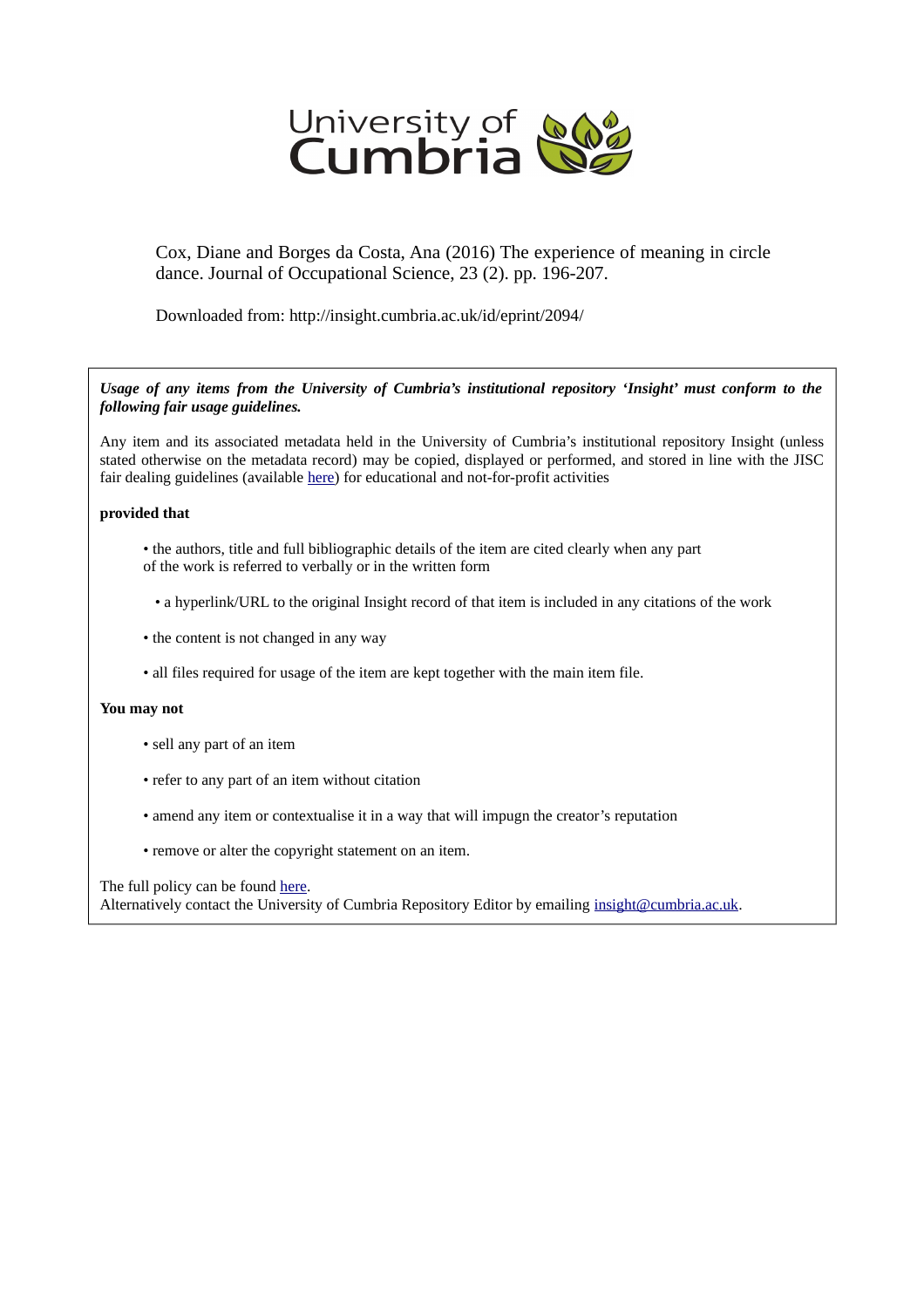# **The experience of meaning in circle dance**

# **[Ana L. Borges da Costa](http://www.tandfonline.com/author/Borges+da+Costa%2C+Ana+L) & Diane L. Cox**

# **[Journal of Occupational Science](http://www.tandfonline.com/toc/rocc20/current)**

# **Abstract**

Circle dance, which derives from the tradition of folk dances, is practised worldwide. This article explores the meanings participants attribute to it. In-depth interviews with 39 participants, teachers and coordinators of teacher training programmes from the circle dance network in the United Kingdom were undertaken. Applying a constructivist grounded theory approach, major categories, representing respectively the experiences of circle dance participants, teachers and coordinators, were developed. This article specifically focuses on the first major category, termed *"I can't imagine life without it",* which relates to the experience of 22 dancers. From an occupational perspective, the study reveals how participants realise a sense of meaning and satisfaction through engagement in circle dance and the potential contribution of this occupation to well-being.

# **Keywords**

Circle dance, leisure occupation, meaningful occupation

Understanding how occupations are organised, the skills necessary to undertake various occupations, and how people realise a sense of meaning through occupation is fundamental to advancing an occupational perspective. Investigating specific occupations, taking into consideration their different social and cultural contexts, can contribute to knowledge of the importance of meaningful occupation in the lives of all people (Hocking, [2000,](https://www.ncbi.nlm.nih.gov/pmc/articles/PMC4917970/?report=classic#CIT0022) [2009;](https://www.ncbi.nlm.nih.gov/pmc/articles/PMC4917970/?report=classic#CIT0023) Wilcock & Hocking[, 2015;](https://www.ncbi.nlm.nih.gov/pmc/articles/PMC4917970/?report=classic#CIT0052) Yerxa et al., [1990\)](https://www.ncbi.nlm.nih.gov/pmc/articles/PMC4917970/?report=classic#CIT0056). Such understandings are crucial to improving individuals' quality of life and realising their potential (Creek, [2003\)](https://www.ncbi.nlm.nih.gov/pmc/articles/PMC4917970/?report=classic#CIT0009) because engaging in meaningful and fulfilling occupations leads to feelings of well-being and positively impacts self-esteem, motivation and socialization (Wilcock & Hocking, [2015\)](https://www.ncbi.nlm.nih.gov/pmc/articles/PMC4917970/?report=classic#CIT0052).

This qualitative study offers an in-depth exploration of a specific occupation; circle dance. The research was part of a larger doctoral study to understand the occupational experience of people who engage in circle dance, outside the context of the health care system. The article explores the meanings that participants attribute to circle dance, where "meaning" is defined as the intent, significance, and importance something has for an individual (Oxford dictionary, [2015\)](https://www.ncbi.nlm.nih.gov/pmc/articles/PMC4917970/?report=classic#CIT0038). The discussion begins with an overview of literature related to the meaning occupations, particularly leisure occupations, hold for the general population. Those meanings are experienced and do not "exist outside the perception of the person within whom it abides" (Hasselkus, [2011,](https://www.ncbi.nlm.nih.gov/pmc/articles/PMC4917970/?report=classic#CIT0020) p. 2). Relevant aspects of circle dance, including the structure of circle dances, the establishment of the circle dance movement and its network, and the available literature are then discussed.

# **The meaning of occupation**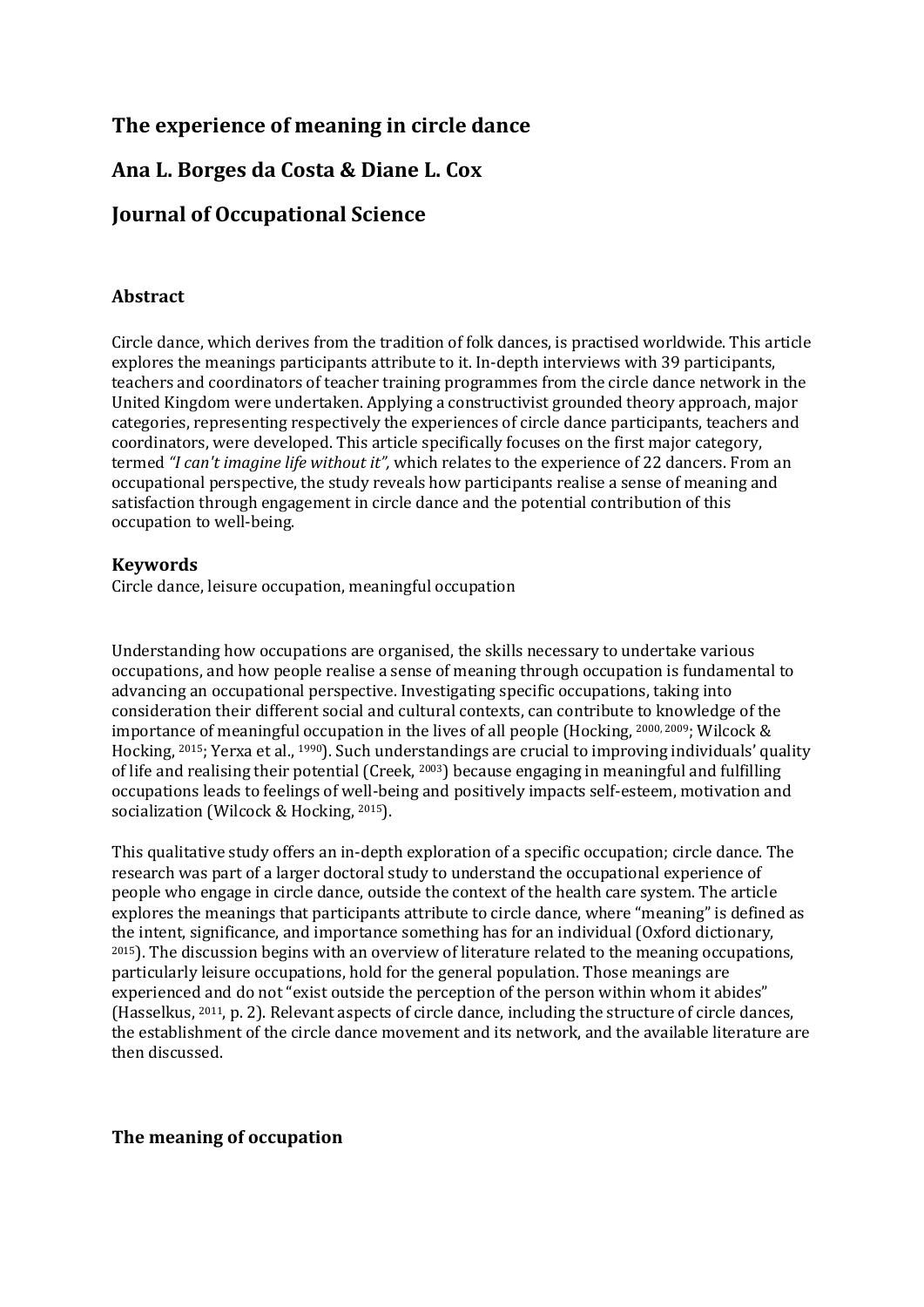The concept of meaningful occupation has been explored by many scholars (Hammell[, 2009;](https://www.ncbi.nlm.nih.gov/pmc/articles/PMC4917970/?report=classic#CIT0017) Hasselkus, [2011;](https://www.ncbi.nlm.nih.gov/pmc/articles/PMC4917970/?report=classic#CIT0020) Pemberton & Cox[, 2013;](https://www.ncbi.nlm.nih.gov/pmc/articles/PMC4917970/?report=classic#CIT0040) Wilcock[, 1998,](https://www.ncbi.nlm.nih.gov/pmc/articles/PMC4917970/?report=classic#CIT0049) [1999;](https://www.ncbi.nlm.nih.gov/pmc/articles/PMC4917970/?report=classic#CIT0050) Wilcock & Hocking, [2015\)](https://www.ncbi.nlm.nih.gov/pmc/articles/PMC4917970/?report=classic#CIT0052). Hasselkus  $(2011)$  proposed that "occupation is a powerful source of meaning in our lives, meaning arises from occupation and occupation arises from meaning" (p. 21). Wilcock  $(1998)$  made an important theoretical contribution by proposing a definition of occupation based specifically upon meaning "as a synthesis of doing, being, and becoming" (p. 249). Doing refers to the occupational performance, including the individual's competency to perform occupations that they want, need or are expected to do. Being is captured within the process of doing or the individual's occupational experience and how people find meaning in what they do. Becoming is related to "the notions of potential and growth, of transformation and self-actualisation" (p. 251). A later added concept, belonging, suggests that occupations provide opportunities for developing and maintaining connections with others, and the social context in which occupation is performed (Wilcock[, 2007\)](https://www.ncbi.nlm.nih.gov/pmc/articles/PMC4917970/?report=classic#CIT0051). Expanding the role of occupation beyond therapeutic tools, Wilcock [\(1999\)](https://www.ncbi.nlm.nih.gov/pmc/articles/PMC4917970/?report=classic#CIT0050) asserted that these components are integral to the health and well-being of all people. Linking these ideas together, Hasselkus [\(2011\)](https://www.ncbi.nlm.nih.gov/pmc/articles/PMC4917970/?report=classic#CIT0020) proposed that "being" and "becoming" can be strongly linked with the notion of meaning of occupation, which is an essential aspect of understanding health and well-being. Taken together, these understandings suggest the value of considering the meaning of a variety of occupations related to everyday life (including leisure), and of realising both their transformative potential and contribution to individuals' sense of well-being (Wilcock, [1998\)](https://www.ncbi.nlm.nih.gov/pmc/articles/PMC4917970/?report=classic#CIT0049).

Amongst the scholars who have addressed the meaning of occupation, Nelson [\(1996\)](https://www.ncbi.nlm.nih.gov/pmc/articles/PMC4917970/?report=classic#CIT0036) defined meaning as "the sense that the person makes of a situation," (p. 776) including their perceptual, symbolic, and affective experience. The meanings occupations hold are understood to motivate individuals' performance of specific occupations (Trombly, [1995\)](https://www.ncbi.nlm.nih.gov/pmc/articles/PMC4917970/?report=classic#CIT0046). In addition, the quality and meanings of occupation have been related to aspects of time and rhythm, with emphasis given to locating "the occupation within both the internal and the external temporal context of the individual" (Pemberton & Cox, [2011,](https://www.ncbi.nlm.nih.gov/pmc/articles/PMC4917970/?report=classic#CIT0039) p. 81) in order to understand the reciprocal relationship between occupation and time.

Contesting established categories of occupation, Hammell [\(2004\)](https://www.ncbi.nlm.nih.gov/pmc/articles/PMC4917970/?report=classic#CIT0016) argued that "occupation might be best understood, not as divisible activities of self-care, productivity and leisure, but as dimensions of meaning" (p. 297). Jonsson and Josephsson  $(2005)$  further suggested that meaning experienced in daily occupations is socially and culturally constructed and that it is the occupations infused with positive meaning that contribute to individuals' enhanced sense of well-being. This type of occupation can be present in all arenas, including work and leisure.

To advance knowledge of being engaged in occupation, some qualitative researchers have investigated the meanings members of the general population attribute to specific leisure occupations. For example, a small ethnographic study that explored choir singing found that it provides a sense of wholeness, derived from the supportive environment in which the occupation was situated and the combination of the challenges inherent in the occupation, which created opportunities to experience flow (Tonneijck, Kinébanian, & Josephsson, <sup>2008</sup>). Exploring university students' experience of participating in a leisure-based choir, another study revealed that feelings of accomplishment, the positive affect on mood, and the sense of community and social bonding were motivational factors for continued involvement (Jacob, Guptill, & Sumsion[, 2009\)](https://www.ncbi.nlm.nih.gov/pmc/articles/PMC4917970/?report=classic#CIT0024). Qualitative studies have also identified walking (Wensley & Slade, [2012\)](https://www.ncbi.nlm.nih.gov/pmc/articles/PMC4917970/?report=classic#CIT0048) and gardening (York & Wiseman[, 2012\)](https://www.ncbi.nlm.nih.gov/pmc/articles/PMC4917970/?report=classic#CIT0057) to be valued leisure occupations with positive benefits for healthy and clinical populations, such as enhancing a sense of individual well-being and promoting a sense of community and social integration.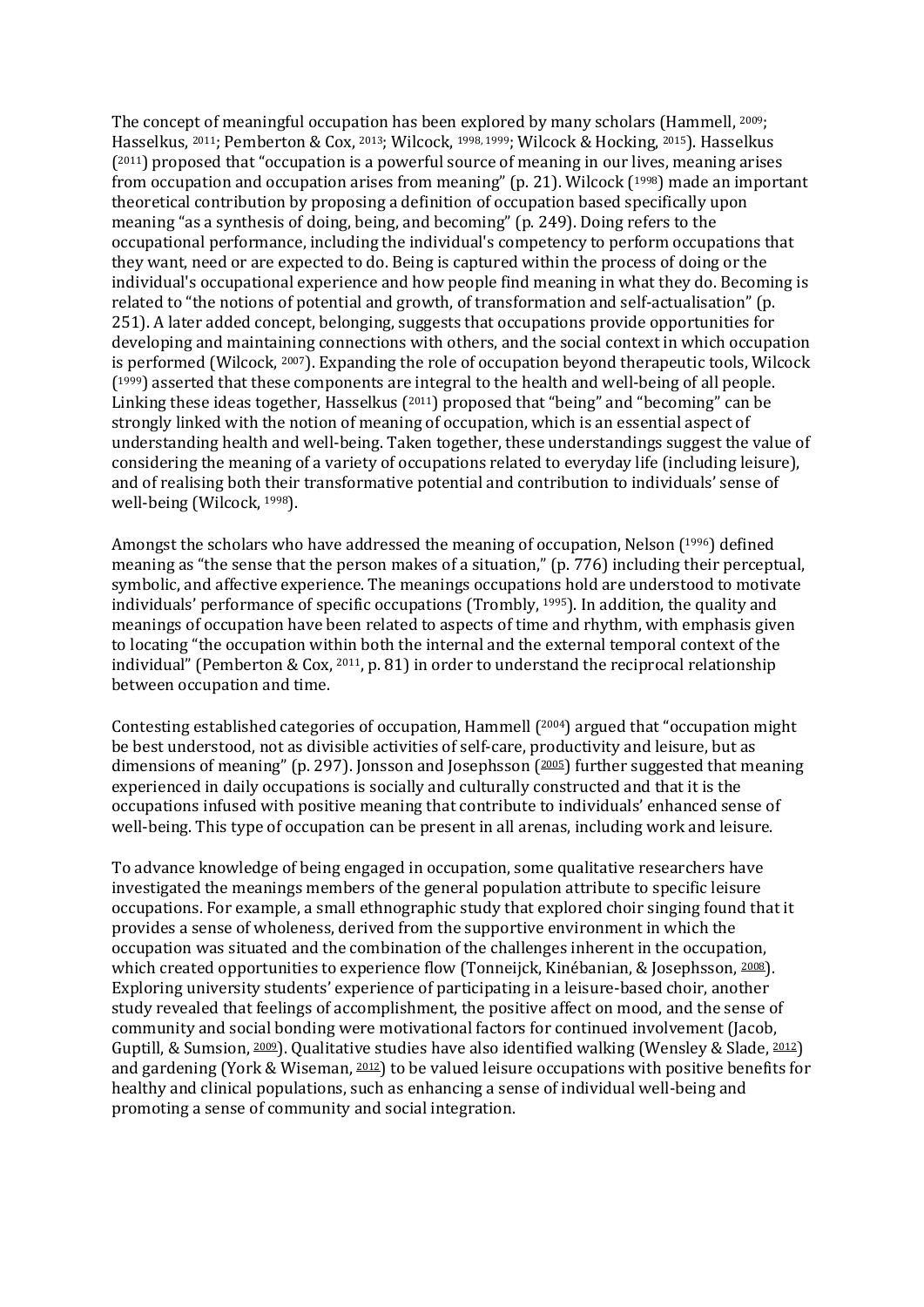# **Dancing and well-being**

Dance, as a topic of inquiry, has been explored from various viewpoints (e.g. dance therapy, dance education, history of dance). Some recent studies have explored how dance enhances well-being amongst healthy individuals. For instance, Kreutz [\(2008\)](https://www.ncbi.nlm.nih.gov/pmc/articles/PMC4917970/?report=classic#CIT0027) investigated the potential health benefits of tango Argentino (partnered dance) as a leisure pursuit. It was perceived to bring physical, social and emotional benefits, with the motivation for engaging in this form of dance "related to relaxation, enjoyment and mood management" (p. 82). Similarly, an exploratory study amongst non-professional amateur dancers identified six categories of perceived benefits: emotional, physical, self-esteem social benefits, coping strategies and spiritual beliefs (Murcia, Kreutz, Clift, & Bongard, [2010\)](https://www.ncbi.nlm.nih.gov/pmc/articles/PMC4917970/?report=classic#CIT0034).

Occupational therapists have also reported a relationship between dance and well-being. Exploration of a recreational folk dance community programme for healthy women aged from 50 to 80 years emphasised the relevance of this initiative to the Australian health care system (Connor,  $2000$ ). Likewise, in an acute mental health setting in the UK, Froggett and Little's  $(2012)$ evaluation of a dance programme carried out by a professional dancer in collaboration with hospital-based occupational therapists indicated that dance promotes a sense of relaxation, improves mood and facilitates cultural and social engagement. Within occupational science, Graham [\(2002\)](https://www.ncbi.nlm.nih.gov/pmc/articles/PMC4917970/?report=classic#CIT0015) discussed dance as a transformative occupation as it can "serve multiple functions, simultaneously develop the whole self, stimulate intimate and significant social relations, support optimal functioning through the lifespan" (p. 133).

# **Conceptualising circle dance**

Circle dance is a revival of a very ancient art form, which for thousands of years allowed people from different cultures to express themselves through movement and dance. Historically, the circle is the earliest space form in dancing; there is evidence of circle dances in many traditions being performed by people from every continent (Sachs, [1937\)](https://www.ncbi.nlm.nih.gov/pmc/articles/PMC4917970/?report=classic#CIT0041). Self-expression is not the primary aim and the process of learning movements and positions takes place within a social and cultural context (Norris[, 2001\)](https://www.ncbi.nlm.nih.gov/pmc/articles/PMC4917970/?report=classic#CIT0037).

Characterised by being vast and diverse, the circle dance repertoire includes traditional dances from different countries and cultures in addition to contemporary choreographies. The participants hold hands in a circle and repeat a pattern of steps, following the rhythm dictated by the music and related to specific dances. As a shared occupation, the integration and inclusion of the participants is a fundamental aspect of circle dance (Borges da Costa, [2012\)](https://www.ncbi.nlm.nih.gov/pmc/articles/PMC4917970/?report=classic#CIT0003). Long term involvement is usually one feature of this group occupation. According to Machado Filho  $(2005)$ , circle dance can facilitate a sense of collective empathy. In this process, each individual becomes part of a whole unit (the circle), shifting the focus from the individual to the group, from the personal to the collective (p. 55).

In the United Kingdom, the Circle Dance movement emerged through the pioneering and innovative work of Bernhard Wosien (1908–1986), a former German ballet master, choreographer and a researcher of folk dances (Borges da Costa, [2014\)](https://www.ncbi.nlm.nih.gov/pmc/articles/PMC4917970/?report=classic#CIT0004). Inspired by a research project related to folk dances carried out in 1952, Wosien's career as a dancer from 1962 was marked by his deep interest in traditional circle dances, their origins and cultural backgrounds, as well in the pedagogy of dance and the idea that dance should be available to all people. In October 1976, Wosien accepted an invitation to teach a compilation of folk dances and to present his ideas about using this form of communal dance at the Findhorn Community (Barton, [2011;](https://www.ncbi.nlm.nih.gov/pmc/articles/PMC4917970/?report=classic#CIT0001) Wosien, [2006,](https://www.ncbi.nlm.nih.gov/pmc/articles/PMC4917970/?report=classic#CIT0053) [2012\)](https://www.ncbi.nlm.nih.gov/pmc/articles/PMC4917970/?report=classic#CIT0054), which is a "spiritual community, ecovillage and an international centre for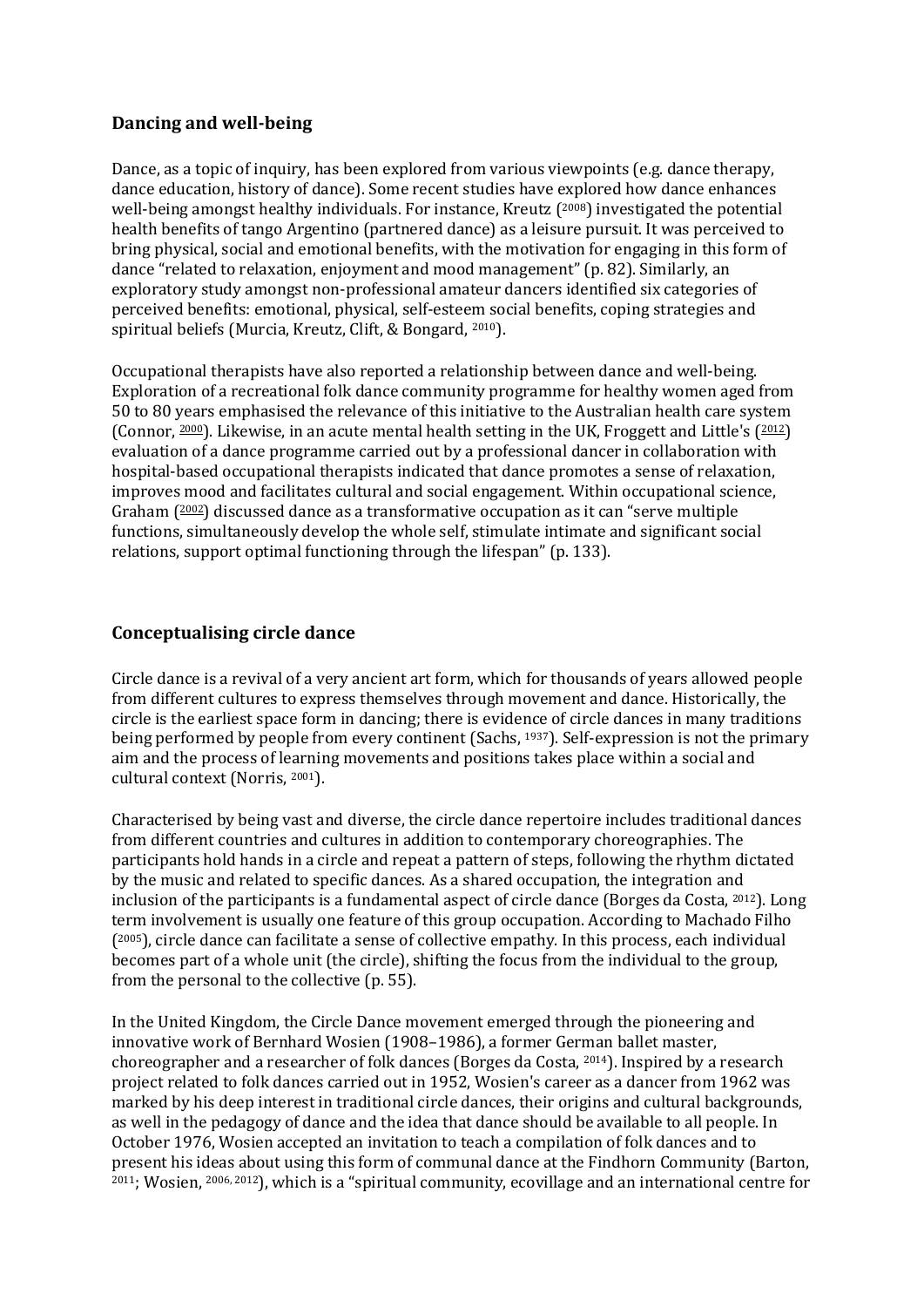holistic education" founded 50 years ago (Findhorn Foundation, [n.d.\)](https://www.ncbi.nlm.nih.gov/pmc/articles/PMC4917970/?report=classic#CIT0013). Since then, the movement has spread throughout the UK and other European countries and to the rest of world. Currently, the Circle Dance network includes groups active in Africa, Australia, Europe, North America and South America.

Evidence of the use of circle dance as a strategy to promote well-being has been limited to a few studies in the field of mental health and education. Jerrome  $(2002)$  evaluated the therapeutic use of circle dance in the UK with older people with dementia. This study highlighted positive outcomes such as a general sense of well-being, improved fitness and an opportunity to establish relationships within a group context. I[n 2012,](https://www.ncbi.nlm.nih.gov/pmc/articles/PMC4917970/?report=classic#CIT0018) a pilot study in East London, UK investigated the potential benefits of circle dance as a psychotherapeutic intervention in dementia (Hamill, Smith, & Röhricht[, 2012\)](https://www.ncbi.nlm.nih.gov/pmc/articles/PMC4917970/?report=classic#CIT0018). The findings suggested that dancing together in a circle enhanced the relationship amongst the participants, thereby promoting a sense of integration and connection, "at least for the duration of the sessions" (p. 716). In Brazil, a group intervention using music therapy and circle dance within a mental health service for adults found that it impacted the development of social identity and belonging (Leonardi, [2007\)](https://www.ncbi.nlm.nih.gov/pmc/articles/PMC4917970/?report=classic#CIT0029).

From a Jungian psychology perspective, Hebling's [\(2004\)](https://www.ncbi.nlm.nih.gov/pmc/articles/PMC4917970/?report=classic#CIT0021) study with healthy art therapy students demonstrated that circle dance improved their quality of life, brought about positive modifications in body image, and impacted their sense of spirituality. Finally, the first author examined the introduction of circle dance in the curriculum of the School of Occupational Therapy at the University of São Paulo. The study evaluated students' perceptions of the therapeutic elements of circle dance, highlighting particularly its application in mental health settings (Borges da Costa, [1998\)](https://www.ncbi.nlm.nih.gov/pmc/articles/PMC4917970/?report=classic#CIT0002).

Although these studies provide interesting insights, they do not address the meanings of circle dance which, in the context of this study, is proposed to be a meaningful human occupation that encapsulates the elements of doing, being, becoming and belonging that can impact people's sense of well-being. The larger study aimed to provide an understanding of the subjective occupational experience among people who engage in circle dance (central research question) and the potential contribution of this leisure occupation to well-being through an occupational lens (Borges da Costa[, 2014\)](https://www.ncbi.nlm.nih.gov/pmc/articles/PMC4917970/?report=classic#CIT0004). The purpose of this paper is to explore the experience of meanings in circle dance as portrayed by circle dance participants.

# **Methods**

This exploratory qualitative study applied a constructivist approach to grounded theory. Located in the constructivist paradigm, this version of grounded theory presupposes that the researcher plays an integral part in the research process and that both data and analysis are social constructions created through interaction between researcher and participants (Charmaz[, 2006\)](https://www.ncbi.nlm.nih.gov/pmc/articles/PMC4917970/?report=classic#CIT0006). From this perspective, the aim of the research process is an interpretative understanding of the studied experience, contextualised in time, place, culture, and situation. Accordingly, constructivist grounded theorists take a reflexive stand about their own interpretations as well as those of their research participants. In this study, the first author acknowledges that her own background and experience as an occupational therapist and circle dance teacher influenced the interpretation of the data. A research diary was kept as a way to facilitate reflexivity and as an audit trail of actions and decisions made throughout the research process.

From an occupational perspective, grounded theory is seen as a suitable methodology to study occupations in depth (Stanley & Cheek, [2003\)](https://www.ncbi.nlm.nih.gov/pmc/articles/PMC4917970/?report=classic#CIT0043), generating new understandings of how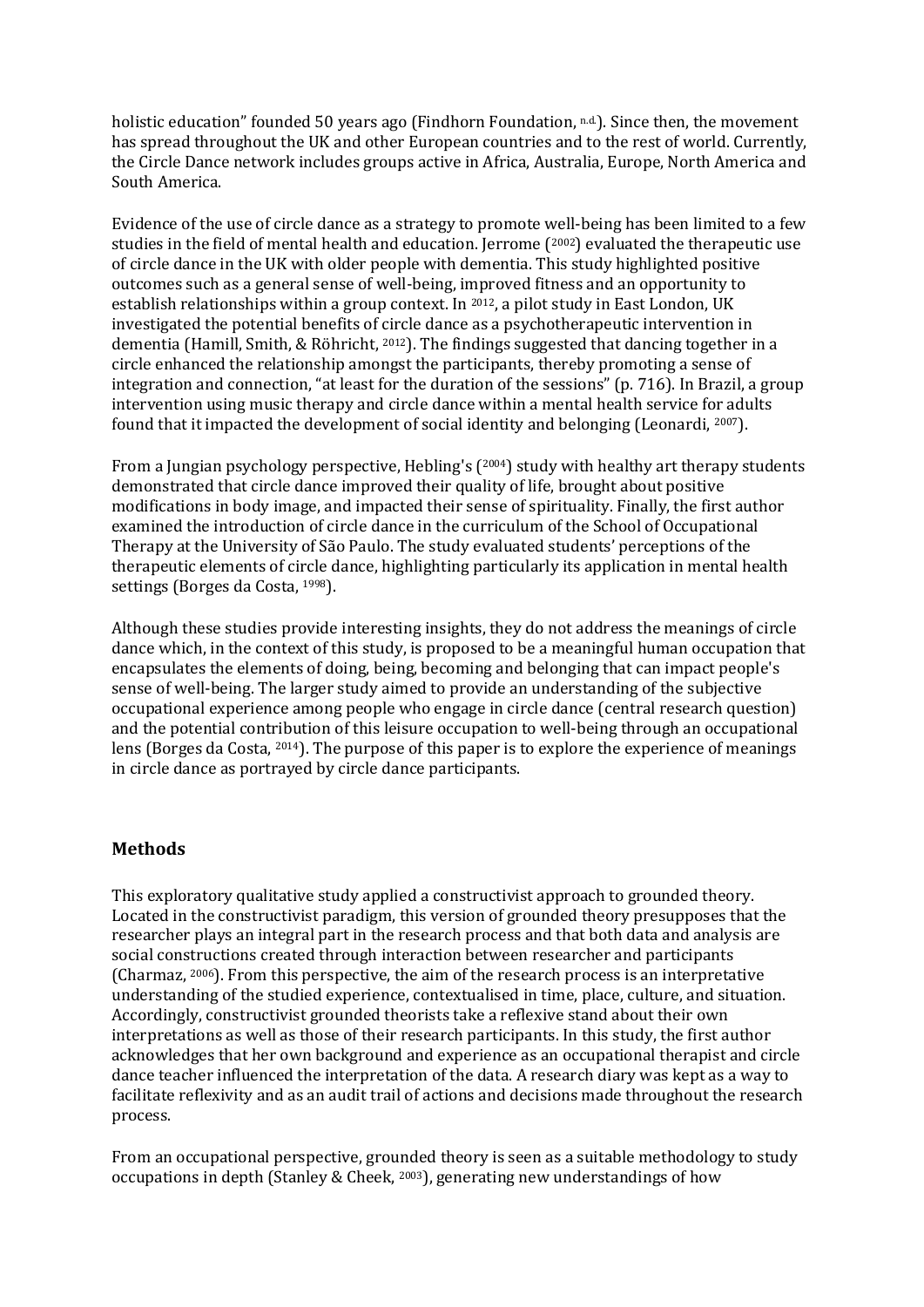occupations are enacted within daily life and the meanings behind individuals' actions, considering the environment in which occupations take place (Nayar[, 2011\)](https://www.ncbi.nlm.nih.gov/pmc/articles/PMC4917970/?report=classic#CIT0035).

# **Participants**

Following ethical approval granted by the University of Bolton Ethics Committee, access to the field was gained through the UK circle dance network. The broad inclusion criteria were UK residents over the age of 18 years who have engaged in circle dance. As the researcher is part of the circle dance network, and is familiar with the structure, this facilitated access to and recruitment of participants and helped to establish trust early in the course of the fieldwork (Morse, [2007\)](https://www.ncbi.nlm.nih.gov/pmc/articles/PMC4917970/?report=classic#CIT0033).

In the larger study, 43 potential participants were contacted. Only four of them declined the offer at different stages: one before receiving the ethical forms, two after sending the signed consent form and one who did not return the consent form; no further explanation was requested and no further contact was made. Of the 39 participants interviewed, 22 were circle dance participants (discussed in this article), 15 were teachers, and two were teacher training coordinators. See [table 1](https://www.ncbi.nlm.nih.gov/pmc/articles/PMC4917970/table/T0001/) for demographic information for the 22 circle dance participants.

# *[Table 1. C](https://www.ncbi.nlm.nih.gov/pmc/articles/PMC4917970/table/T0001/)ircle dance participants' demographic information*

Prospective participants were initially contacted by email, phone or face-to-face. A brief explanation about the study as well as reassurance related to voluntary participation was given. They were then formally invited to take part in the study via mailed cover letter, participant information sheet, and informed consent form. Clarification at every stage of participation was offered and ensured by the researcher. Consent forms were stored with all other information and notes collected during this study in a secure manner and in accordance with the Data Protection Act 1998 and the University of Bolton's policy. Reassurance was also given in relation to confidentiality (Creswell[, 2007\)](https://www.ncbi.nlm.nih.gov/pmc/articles/PMC4917970/?report=classic#CIT0010).

# **Data collection and analysis**

Since the focus of this study was on the participants' lived experience of being engaged in circle dance, in-depth interviews explored their points of view, reflections and insights related to their experience. See [table 2](https://www.ncbi.nlm.nih.gov/pmc/articles/PMC4917970/table/T0002/) for the interview questions. In-depth interviewing techniques are wellsuited to grounded theory studies of topics of which participants have substantial experience (Charmaz[, 2006\)](https://www.ncbi.nlm.nih.gov/pmc/articles/PMC4917970/?report=classic#CIT0006) and are commonly used to advance knowledge of occupation and its contribution to health and well-being (Laliberte Rudman & Moll, [2001\)](https://www.ncbi.nlm.nih.gov/pmc/articles/PMC4917970/?report=classic#CIT0028).

### *[Table 2. I](https://www.ncbi.nlm.nih.gov/pmc/articles/PMC4917970/table/T0002/)nterview questions*

Priority was given to face-to-face interviews (16). However, as some participants were located outside the researcher's geographical area, options such as Skype (Skype Technologies S. A., [n.d.\)](https://www.ncbi.nlm.nih.gov/pmc/articles/PMC4917970/?report=classic#CIT0042) were used for the remainder (6). Interviews were in a private place where the interview would not be interrupted and it would be possible to use a digital voice recorder. All interviews were conducted by the first author and lasted 45–60 minutes. The initial open-ended interview questions were revised as the interviews progressed to inform the development of a conceptual framework grounded in the data (Charmaz[, 2006\)](https://www.ncbi.nlm.nih.gov/pmc/articles/PMC4917970/?report=classic#CIT0006). A research diary, field notes and memos were also used as data.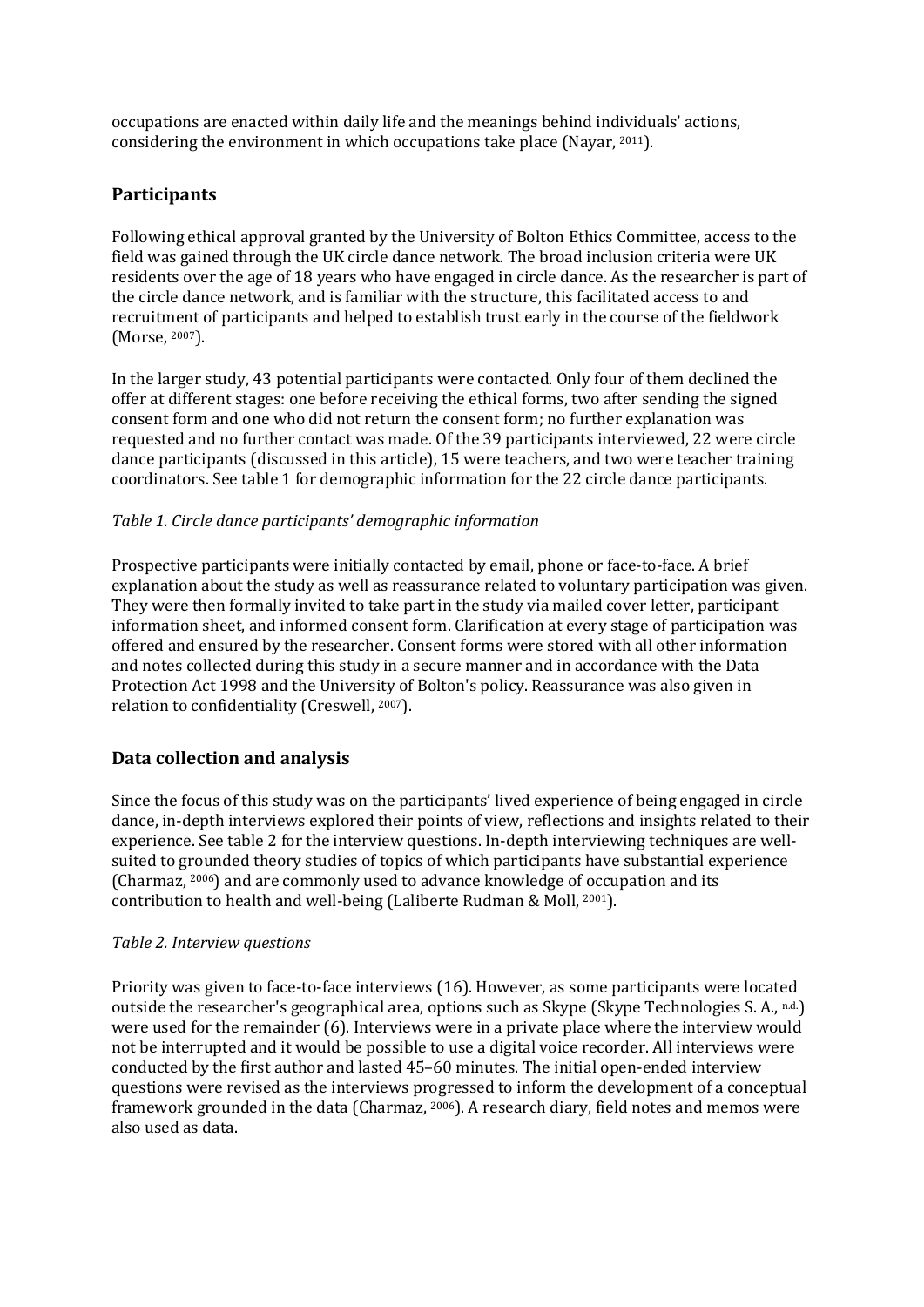The verbatim transcription of all interviews was carried out by the primary author, removing participants' names and other identifying information. Full transcripts were forwarded via email to participants who requested an opportunity to check for factual accuracy, amend any passages and add additional comments. Only four requested minor corrections and one added a comment.

Convenience sampling (Morse, [2007\)](https://www.ncbi.nlm.nih.gov/pmc/articles/PMC4917970/?report=classic#CIT0033) was initially used to enter the field and gave an opportunity to identify the overall scope of the research process and determine the next stages of data collection. Initial coding related to the participants' experiences, views, insights and perspectives, which prompted further purposeful sampling (Morse, [2007\)](https://www.ncbi.nlm.nih.gov/pmc/articles/PMC4917970/?report=classic#CIT0033). This second stage, completed in February 2011, consisted of interviews conducted with four circle dance participants (F5, M6, F7, M10). As a result, preliminary categories were constructed through comparative methods in order to explicate ideas, events and processes in the data. To refine and establish the relevance of these categories, theoretical sampling, which refers to "seeking and collecting pertinent data to elaborate and refine categories" in the emerging theory (Charmaz, [2006,](https://www.ncbi.nlm.nih.gov/pmc/articles/PMC4917970/?report=classic#CIT0006) p. 96), was used until categories were saturated (Charmaz, [2006;](https://www.ncbi.nlm.nih.gov/pmc/articles/PMC4917970/?report=classic#CIT0006) Morse, [1995\)](https://www.ncbi.nlm.nih.gov/pmc/articles/PMC4917970/?report=classic#CIT0032).

The analytical process incorporated the following stages: (1) initial coding (line-by-line) of the first set of interviews (November 2010), (2) focused coding of the second set of interviews (February 2011), (3) developing the preliminary categories into conceptual categories through theoretical sampling (July 2011 to April 2012); and (4) integrating the categories and subcategories into a coherent process. Initial coding using gerunds was performed manually by writing notes, using a highlighter, and designing a table. This coding was exploratory and attempted to understand the participants' experience by attending to actions and language (Charmaz,  $^{2008}$ ). Focused coding was completed using MAXODA ( $^{2015}$ ) (see [figure 1\)](https://www.ncbi.nlm.nih.gov/pmc/articles/PMC4917970/figure/F0001/). During this stage, the most relevant codes were selected as the first author compared data to data and data with codes.

# *[Figure 1. F](https://www.ncbi.nlm.nih.gov/pmc/articles/PMC4917970/figure/F0001/)ocused coding - circle dance participants (Code Matrix Browser - MAXQDA / January 2011).*

In the larger study, the analytic process culminated with the development of major categories representing the meanings and experiences of circle dance participants, teachers and training coordinators. For the circle dance participants, the category "*I can't imagine life without it"* was derived from the constant comparative procedure, an essential element of grounded theory (Charmaz[, 2006\)](https://www.ncbi.nlm.nih.gov/pmc/articles/PMC4917970/?report=classic#CIT0006). In this process, categories and sub-categories were constructed in order to explicate ideas, events and processes in the data. As the early coding procedures broke the data up into their component parts, defining the actions implicated in the data, the emerging categories were brought together into a coherent narrative in order to move the analysis forward in a more theoretical way. Participants are identified by their gender (M/F) and registration number.

# **Findings**

### **"I can't imagine life without it"**

The category "*I can't imagine life without it"* provides a window into the participants' experience and the meanings they attributed to circle dance, which they reported to be intrinsically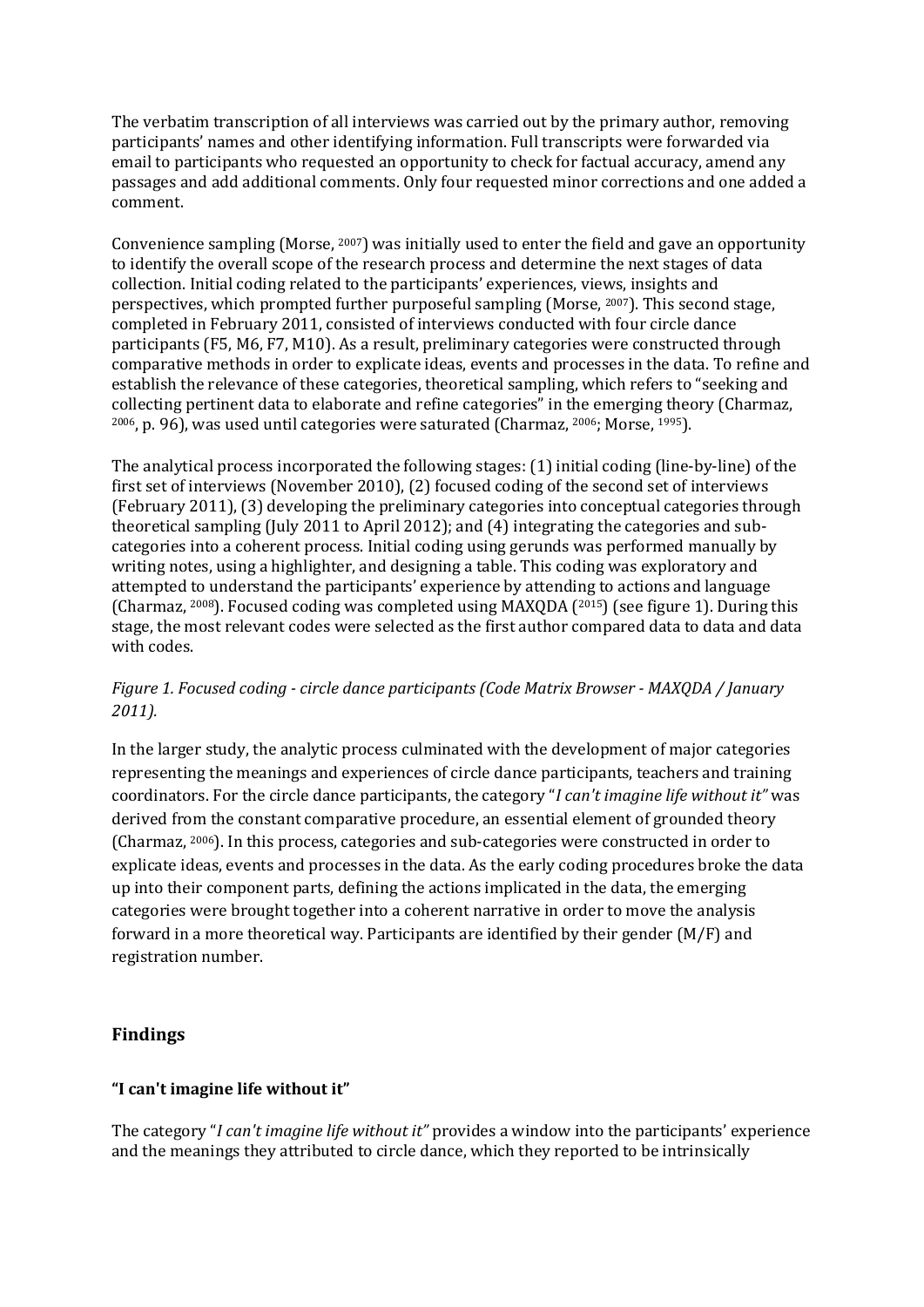rewarding and important in their lives. There were three sub-categories, each with two to four components.

#### **Unique experience of being engaged in circle dance**

Being engaged in circle dance was perceived to be a unique and meaningful experience, distinct from everyday occupations. Its components related to self-development, the feeling circle dance invokes, and a spiritual dimension of dancing together.

#### Self-investment, self-development

Finding deep fulfilment and enjoyment, the participants referred to circle dance as a form of self-investment or self-development. For many, it occupied a special place in their weekly schedule as they could attend on their own, independent of other important family members. One participant (F14) illustrated this in a clear statement:

*I call it 'My [her name] time' … there's a lot about identity. It's about reinforcing who I am and getting in touch with that sense of self … because I'm not there being the [job role], or [X]'s partner or [Y]'s co-parent. It is just me … and I'm doing one of the things that I like doing best. So it's … something about myself, … almost like self-investment.*

Another participant (F16) stated that circle dance was an opportunity to balance her work life, as her job involved both managing and looking after other people. Being engaged in this shared occupation created a space for herself while at the same time being with people in another capacity, as a participant.

Engagement in circle dance was also related to self-development as it provided an opportunity to improve participants' dancing skills and knowledge of the dances. For one participant (F31), who had been dancing for 21 years, circle dance was still regarded as a continuing and exciting learning opportunity. Another participant (F25) explained how the continued learning helped her to develop a sense of competence in the occupation.

### Feeling transformed

For many participants, circle dance was a transformative way to feel revitalised and regenerated. It offered respite from the concerns and stresses of everyday life, and was associated with relaxation, renewal and feelings of happiness and contentment. One participant (M10) described how the process of transformation took place. By immersing himself in the dances and concentrating on the learning required, he forgot his problems and concerns, the worries of everyday life, and reached a state of relaxation, accompanied by feelings of happiness. Another (F26) described the transformation as being invigorating, *"washing away"* her tiredness after a day's work and generating a state of quietness and calmness during her busy week. A further participant (F21) emphasised the positive feelings she experienced:

*When I have been to a circle dance group, either the evening group or a weekend or our residential group, I just feel so much lighter and so much happier inside, better in myself … and it is physical as well because, I mean, the sheer exercise is good for me and that has a good impact. But also I have been around such wonderful people and dancing with them makes me feel good! And I don't get that anywhere else to the same extent.*

Speaking metaphorically, one woman (F14) described circle dance as: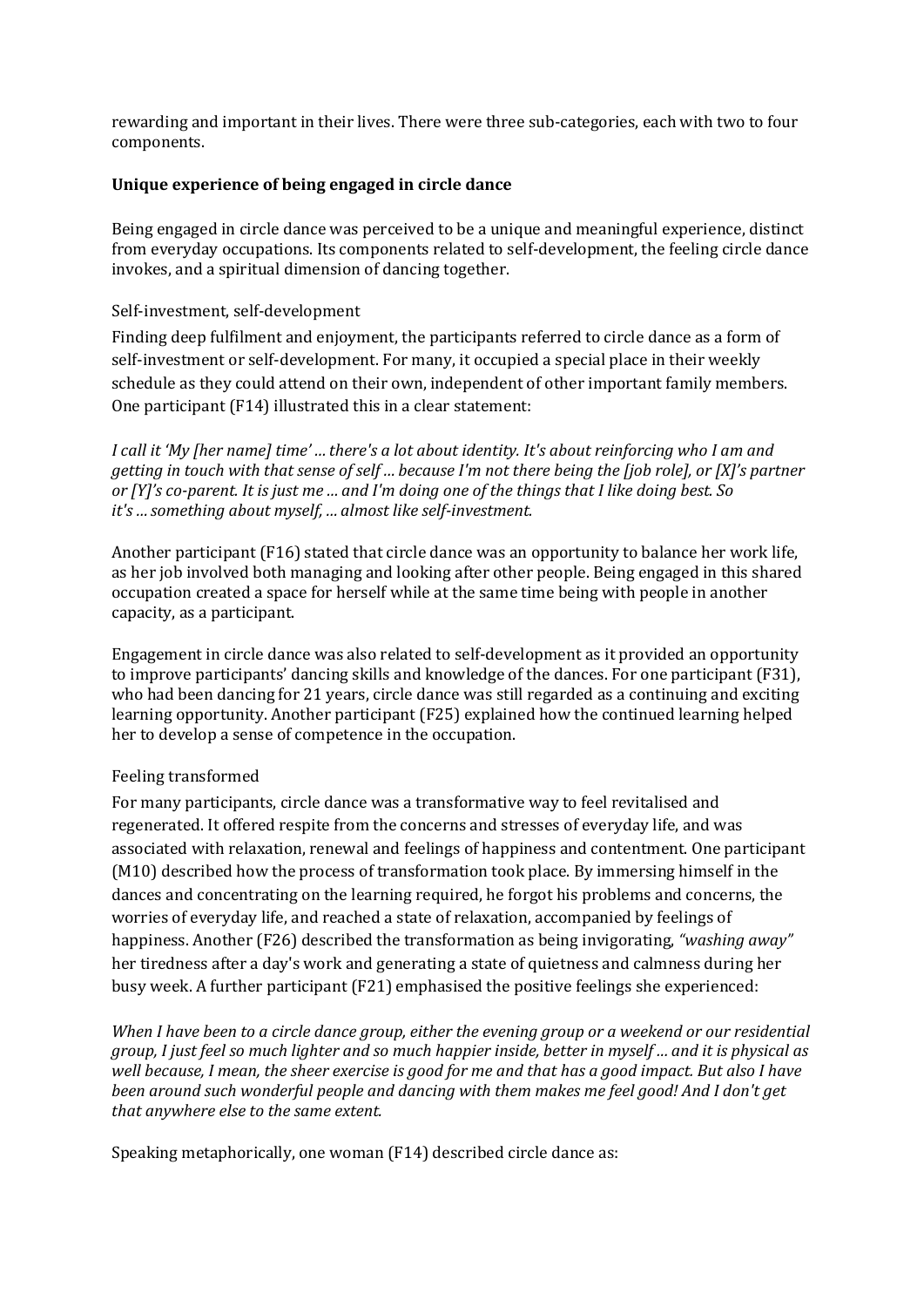*… a gateway to being something else whilst I'm also being myself. It's quite an intense experience for something that looks so … I don't know, simple really, but it's much more than that … so I think it helps me to get an inner peace. So it's becoming.*

## Feeling transported

Several participants explained how listening to the music and the collective sharing of patterns of movement induced a unique state of mind, sometimes occurring only occasionally, but intense enough to be significant for those involved. Being absorbed by the movements, the music and the dances, participants referred to one of the elements of flow, namely, the loss of self-consciousness, in which performers become one with their performance (Csikszentmihalyi, [1992\)](https://www.ncbi.nlm.nih.gov/pmc/articles/PMC4917970/?report=classic#CIT0012). The idea of feeling transported to another level, away from everyday life experience, was often commented on. One man (M10), who had been circle dancing for 7 years, described his experience thus:

*… when I'm doing circle dance, sometimes it transports you … it is like magic really … it is a bit difficult to explain … first you are thinking about what you are doing, and then … eventually … I find that it is almost hypnotic … and I float along … you feel it [the dance] flowing through your body. It is amazing really … it doesn't happen all the time … I don't know why it happens sometimes and it doesn't happen at other times … but sometimes the dance just flows and you just flow with the dance and you feel really good then.*

# Spiritual dimension of circle dance

In attempting to define elements of circle dance, a number of participants used terms such as "*spirituality"*, *"spiritual experience"* or "*extra dimension"*. For the purpose of this study, spirituality is defined as "a pervasive life force, manifestation of a higher self, source of will and self-determination, and a sense of meaning, purpose and connectedness that people experience in the context of their environment" (Canadian Association of Occupational Therapists; CAOT, <sup>1997</sup>, p. 182). Spirituality "resides in persons, is shaped by the environment, and gives meaning to occupations" (CAOT, [1997,](https://www.ncbi.nlm.nih.gov/pmc/articles/PMC4917970/?report=classic#CIT0005) p. 33). The nature of spirituality experienced by many participants was described as feeling connected with the "*divine"* (F32) or *"the universal life force",* (F20). For a female respondent (F36), dancing had always been the means to be in touch with *"something bigger, which has no name"* and to "*have a great sense of being more alive"*.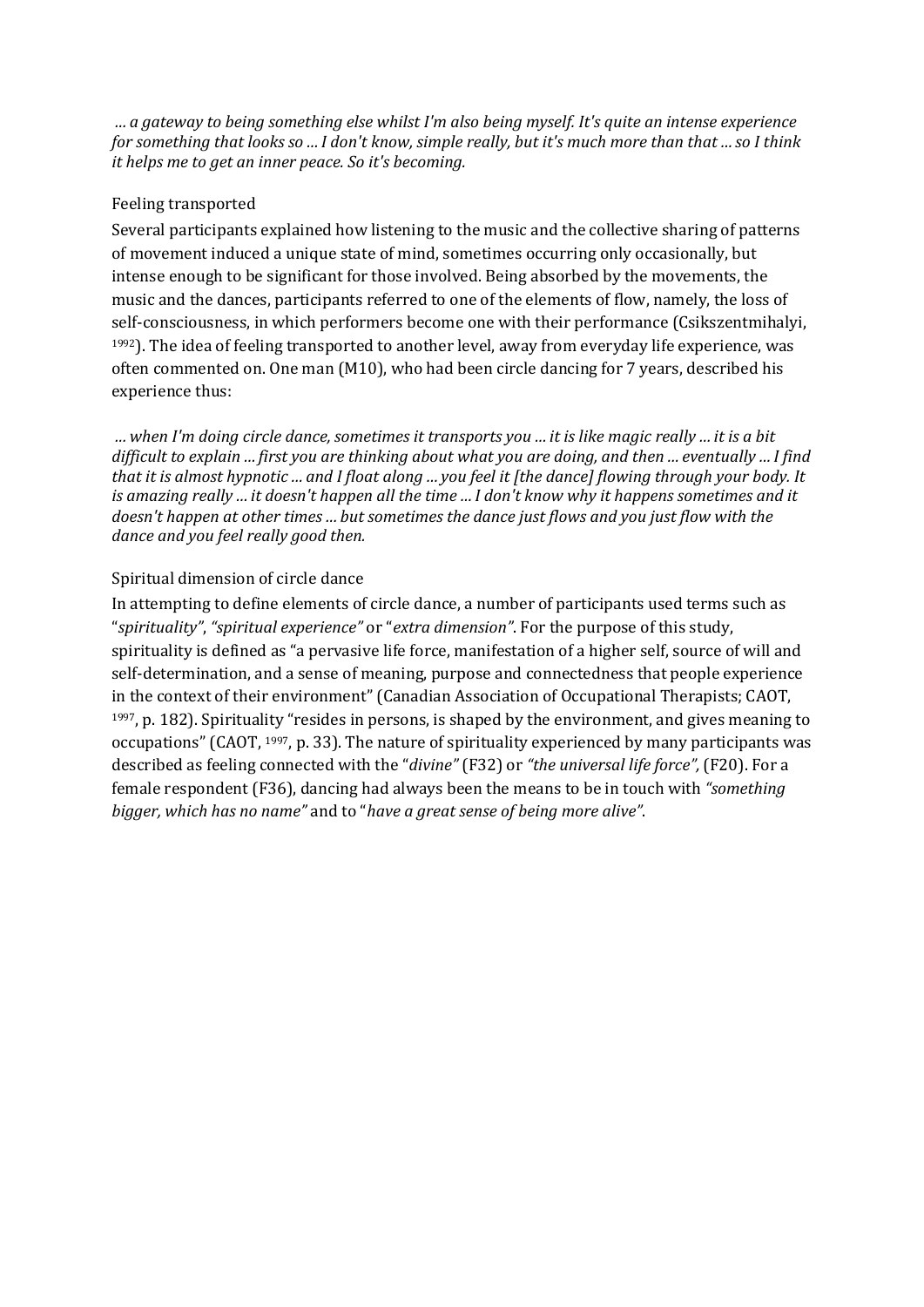## **Feeling part of the ethos of circle dance**

Capturing the element of belonging, the participants perceived the ethos of circle dance as a motivating factor for attending groups and suggested it provided an opportunity to develop and maintain connections with others. This sub-category had two components relating to the environment and the connections formed.

# Supportive environment

Feeling supported and acknowledged by the other members of a circle dance group whilst maintaining one's individuality were aspects remarked upon by several participants. The supportive environment appeared to be constructed around the idea that circle dance attracts people who have similar characteristics and interests (circle dance, world music). Being welcoming, inclusive and friendly were some of personal attributes mentioned.

Circle dance was perceived as unique in the sense that this shared occupation is performed in a circle, enriching and instigating the development of relationships. Participating in a shared occupation means to align occupational performance with others to achieve a common goal. One participant (M18), who had been circle dancing for 9 years, talked about how *"the pleasure of matching the movements to the rest of the group and to the music"* made him feel an integral part of his group. His feelings of *"enjoyment"* derived from the collective action of dancing together. Another participant (F24) remarked that circle dance appeared to facilitate a sense of trust between people, based on qualities such as the honesty and openness that permeate the social world of circle dance.

# Fostering connections

The participants frequently referred to the fact that circle dance fosters layers of connections: feeling part of a group, local community (regional or national level), and wider community (international level). One participant (F2) attributed this sense of connection to circle dance being a shared occupation that instigates a sense of cooperation, of being needed. She stated that dancers tend to leave their everyday problems aside, creating a different kind of atmosphere, and working together to learn, perform and enjoy the dances and the company of the group. For another participant (F20), taking part in circle dance meant a sense of belonging, of being part of a community of people who are "*willing to share and help"*.

The participants also expressed the feeling of being connected to a wider community that affords alternatives for change and brings possibilities. The fact that circle dancers have their own journal (*The Grapevine*), which lists all available groups in the UK, means they can go to other groups and workshops located in different geographical areas. If a participant moved to the other side of the country, it is very likely that she or he would find a local circle dance group and be able to continue engaging in this occupation. A participant (F17), with 9 years experience, talked about attending circle dance workshops in other locations and coming to realise she had became part of a wider community:

*… after the first one, the next one you go to there will be somebody that you've met before. Yes, that's quite nice. And if there is somebody that you've never met before, then in the first dance you join hands … well, then that's alright! You don't need to know people to dance with them.*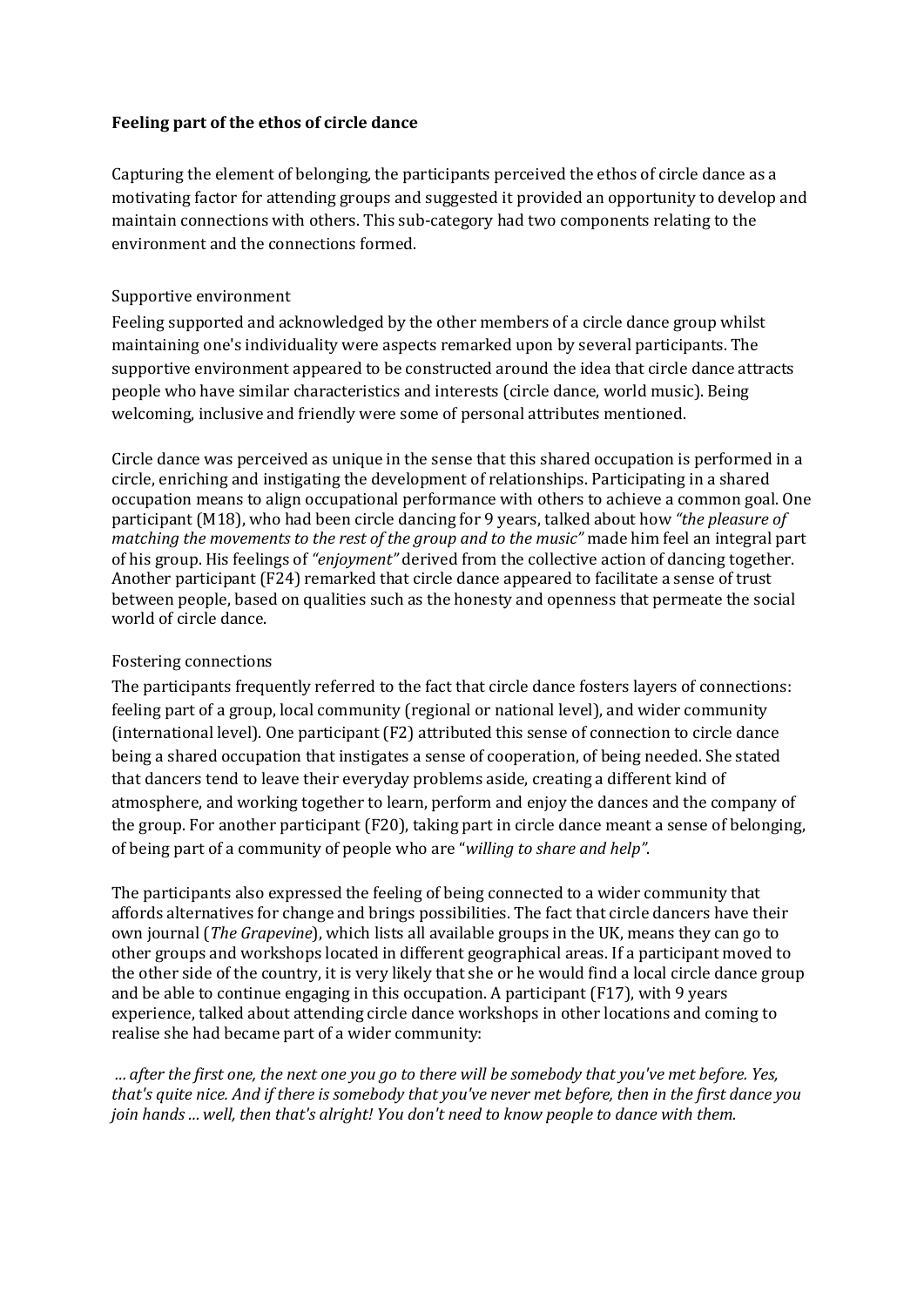#### **Circle dance helping to overcome difficulties in life**

Circle dance had helped many participants overcome difficulties in their lives, including depression, stress, anxiety and bereavement. This topic was common across narratives of both circle dance participants and teachers and had two components relating to the security circle dance offers and managing one's health.

#### Sense of security & stability

One respondent (F32), who had been involved for 14 years, remarked how her local circle dance group represented an "anchor-point", providing a sense of security and stability. Knowing that she could always attend the group due to its regular frequency (weekly), time and venue, allowed her to regard circle dance as "*a sanctuary"*, a constant occupation in her life, a space she could always rely on, with her circle dance friends there to help her in any circumstance. Another participant (F14) also realised this occupation had been specifically helpful during difficult periods in her life, mentioning the relevance of preserving circle dance in her routine and having the freedom to attend or return to it whenever necessary.

#### Managing ill health & recovery

The participants described, to varying extents, how circle dance became the means to manage difficult life circumstances and to overcome conditions such as severe depression. One participant (F33) talked about her circumstances 15 years previously: *"I was off work with depression for 2 months and I thought: 'I need to find ways to wind down'."* She also observed that her pathway to circle dance was very similar to other people in the network:

*I don't think I'm unique in a lot of things I've said there. I've talked to a lot of people at circle dancing who've said to me that they were, possibly, unwell or depressed when they first started and they were looking for something that would help them to unwind. I know a lot of people who have mentioned that sort of thing.*

For other participants, it was the long-term and continuous involvement with circle dance that helped them to ease physical and emotional problems. One (F2) emphasized how being engaged in circle dance had assisted her in dealing with anxiety. Another (M18), with 9 years involvement, explained the impact of dancing on his state of health. Experiencing physical symptoms derived from inflammatory arthritis and ankylosing spondylitis, he attested that whilst circle dancing he can feel its positive effect on alleviating those symptoms.

### **Discussion**

Being engaged in circle dance was perceived as a unique experience and distinct from other everyday occupations, as it created opportunities for *self-investment*, *self-development*, *feeling transformed* and *feeling transported*. Dedicating quality time to circle dance appeared to provide a sense of fulfilment and regeneration which influenced other areas of participants' lives. This view of quality time or self-investment emphasised the richness of experience derived from being engaged in circle dance and its contribution towards their sense of well-being (doing, being, becoming and belonging components; Hammell, [2004\)](https://www.ncbi.nlm.nih.gov/pmc/articles/PMC4917970/?report=classic#CIT0016). The participants referred to experiences closely aligned to one of the elements of flow, defined as loss of self-consciousness,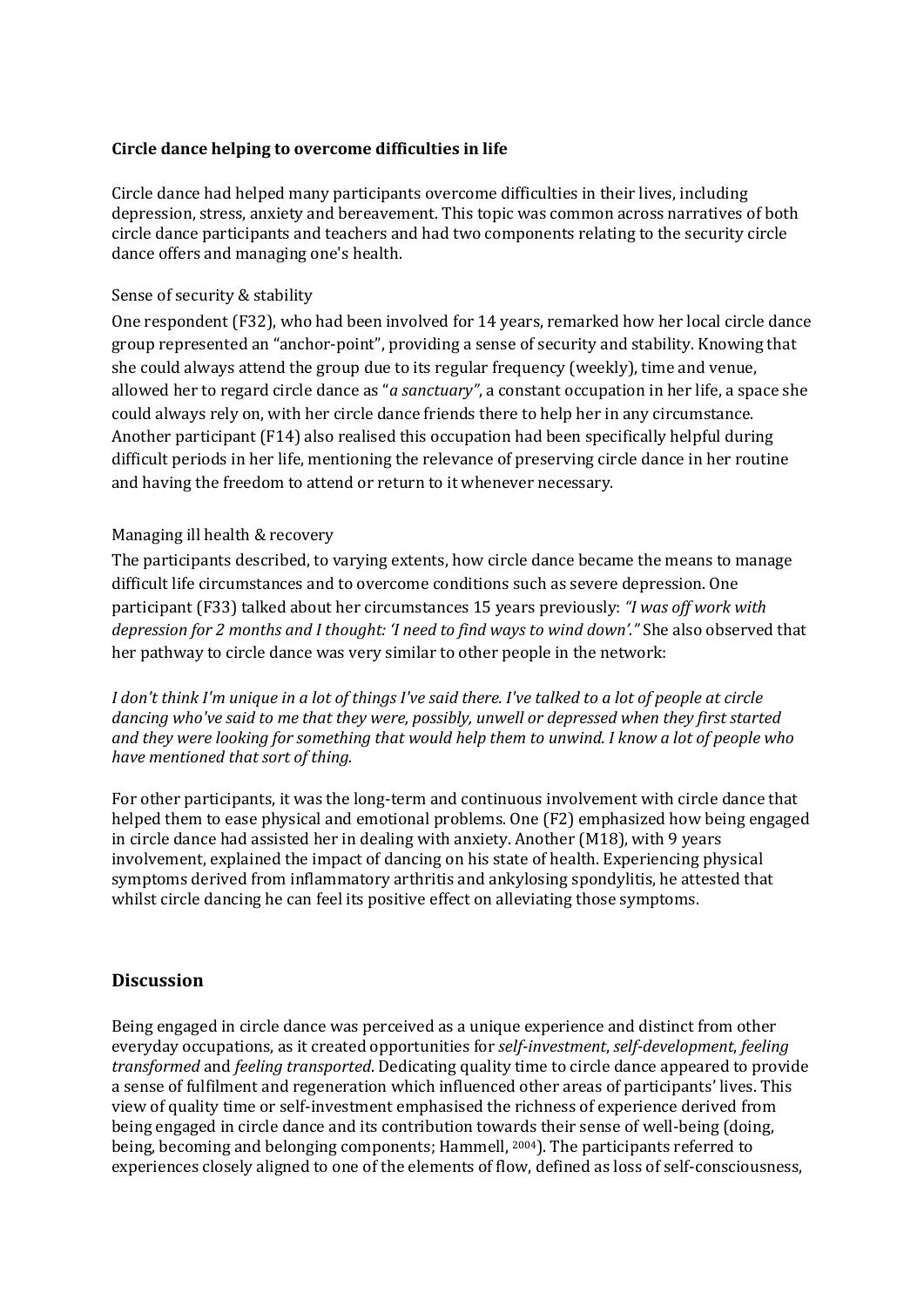in which "people become so involved in what they are doing that the activity becomes automatic; they stop being aware of themselves as separate from the actions they are performing" (Csikszentmihalyi, [1990,](https://www.ncbi.nlm.nih.gov/pmc/articles/PMC4917970/?report=classic#CIT0011) p. 53). The intense focus and concentrated attention on the movements, the music and the dances created opportunities to feel transported into a new reality. Flow has previously been discussed as the means by which "occupation may help people attain the highest level of well-being" (Wright[, 2004,](https://www.ncbi.nlm.nih.gov/pmc/articles/PMC4917970/?report=classic#CIT0055) p. 73) and explaining the meaning of the experience of occupation (Jonsson & Josephsson, [2005;](https://www.ncbi.nlm.nih.gov/pmc/articles/PMC4917970/?report=classic#CIT0026) Wilcock & Hocking, [2015\)](https://www.ncbi.nlm.nih.gov/pmc/articles/PMC4917970/?report=classic#CIT0052). This finding is similar to earlier research of the experience of choir singing (Jacob et al., <sup>2009</sup>; Tonneijck et al., [2008\)](https://www.ncbi.nlm.nih.gov/pmc/articles/PMC4917970/?report=classic#CIT0045).

The participants also identified the sense of unity derived from the experience of collective movement in which one participates voluntarily, as another element contributing to the sense of being transformed. It could be argued that circle dance provides people with the opportunity to experience "a ritual of shared time and space" (Pemberton & Cox,  $\frac{2013}{2}$ , p. 4). The transcendental state evoked by engaging in circle dance, and sense of being more alive and connected with something bigger than themselves, also makes evident that the participants' spirituality was closely related to self-fulfilment and self-enrichment derived from the practice of circle dance. This aspect parallels the concept of spirituality in occupation (CAOT, 1997), and appears to connect with the idea that traditional folk dances have religious and ritual origins (Wosien, [2006\)](https://www.ncbi.nlm.nih.gov/pmc/articles/PMC4917970/?report=classic#CIT0053). Supporting earlier research on circle dance conducted in Brazil (Hebling, [2004\)](https://www.ncbi.nlm.nih.gov/pmc/articles/PMC4917970/?report=classic#CIT0021), this may suggest that spirituality is part of the rewards of circle dance.

Circle dance also offers a social world, which gives some insight into the way circle dance, as a shared occupation, can facilitate a sense of belonging. Promotion of a sense of community and social integration has also been observed by York and Wiseman  $(2012)$  in relation to gardening. This sub-theme may parallel one of the distinct qualities of serious leisure; its unique ethos and social world (Stebbins, [2007;](https://www.ncbi.nlm.nih.gov/pmc/articles/PMC4917970/?report=classic#CIT0044) Wensley & Slade[, 2012\)](https://www.ncbi.nlm.nih.gov/pmc/articles/PMC4917970/?report=classic#CIT0048). It was clear from the participants' accounts that the social rewards of circle dance were central to sustaining their engagement. Their sense of cooperation, helping, and being needed also came together in the practice of circle dance. Capturing a component of belonging (Wilcock, [2007\)](https://www.ncbi.nlm.nih.gov/pmc/articles/PMC4917970/?report=classic#CIT0051), the participants also suggested that circle dance provided an opportunity to develop and maintain connections with others. Once immersed in the ethos of circle dance, they appear to gain a social identity as circle dancers that allows them to circulate between various events, regular classes or workshops. It could be argued that the social support found in the circle dance network encourages dancers to sustain their engagement, providing opportunities for social integration.

Circle dance appeared to be a significant leisure occupation in which self-fulfilment, transformation, and self-regeneration are some of the perceived benefits. It was evident that involvement with circle dance helped participants overcome difficulties in their lives and continued to be important in their recovery process. This finding aligns with earlier assertions that dance therapy provides "unique multisensory, emotional, cognitive, and somatic" (Hanna, [1995,](https://www.ncbi.nlm.nih.gov/pmc/articles/PMC4917970/?report=classic#CIT0019) p. 329) experiences when part of broad treatment programmes or a primary intervention modality. Similarly, dance has been used in chronic diseases, mental and physical health prevention and management, both in a health care context and in community settings (Ward, [2008\)](https://www.ncbi.nlm.nih.gov/pmc/articles/PMC4917970/?report=classic#CIT0047).

#### **Limitations and future research**

The method of data collection in this study was primarily in-depth interviews. The addition of other sources of data might have expanded the categories. For example, a focus group might have revealed group opinions, refining and extending points generated by individuals. The use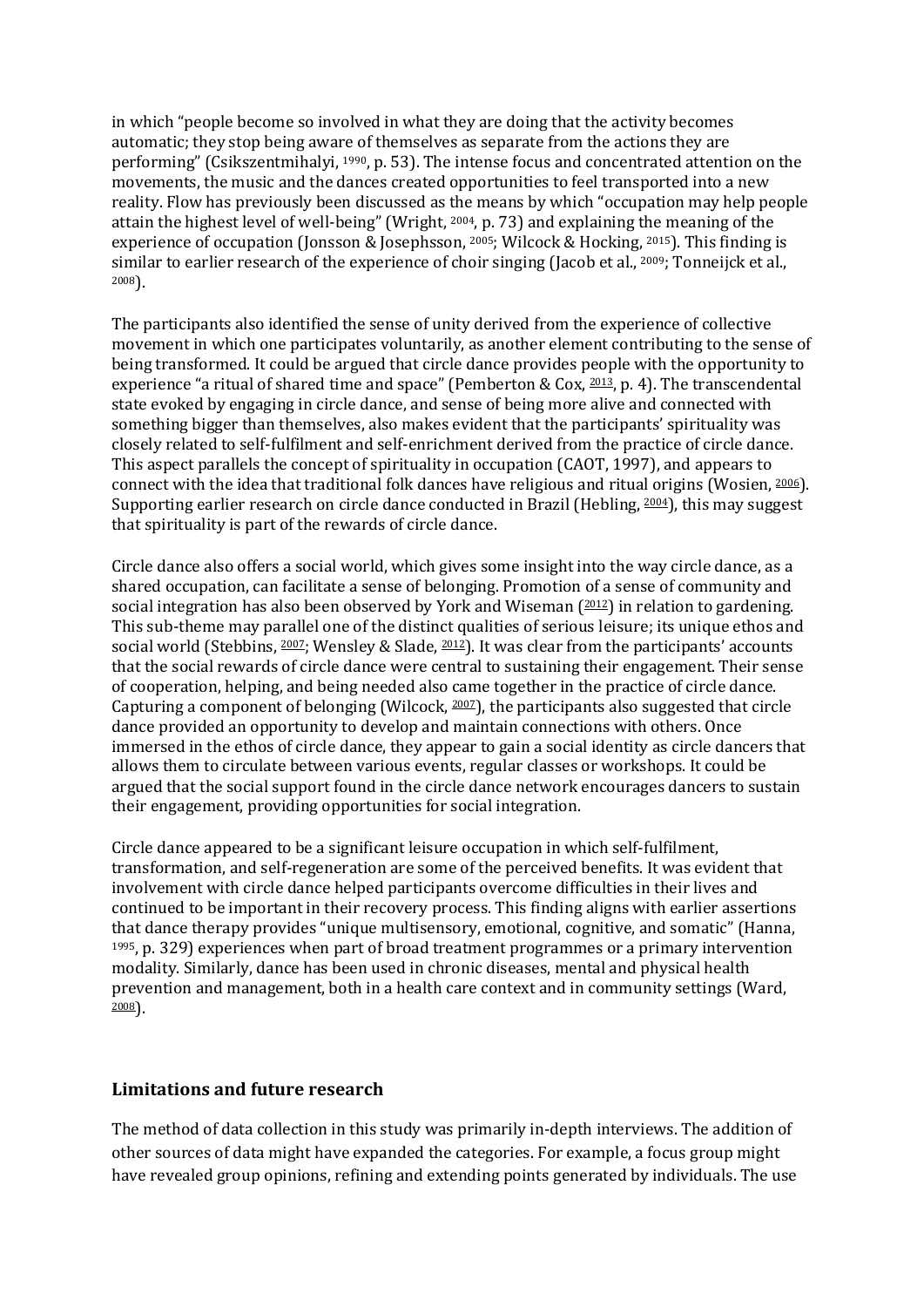of participants' diaries might have also offered significant insights. Additionally, a comparative study of circle dance, investigating the experience of circle dance participants in different countries could reveal how meanings are constructed, taking into consideration social and cultural differences.

# **Conclusion**

The major category *"I can't imagine life without it"* and its sub-categories offered deep insight into the meanings and purposes attributed to circle dance. For the participants, meanings were gained through the experiential nature of circle dance, which influenced their sense of wellbeing and promoted the quality of their experience. Placed in a position of high significance, circle dance appeared to be selected by the participants as a leisure occupation in which selfdevelopment, transformation, self-regeneration are some of the perceived benefits. The findings suggest that, as a multifaceted occupation, circle dance creates meaning and is of potential relevance to a healthy lifestyle, influencing people's health and well-being.

This research was part of a larger doctoral study completed by the first author at the Centre for Research for Health and Wellbeing, University of Bolton.

# **References**

- Barton A. Sacred dance at the Findhorn Foundation. In: King J., editor. *The dancing circle - Volume 5: Back to our roots*. Winchester, UK: Sarssen Press; 2011. pp. 53–56.
- Borges da Costa A. L. Dance: The heritage within everybody's hands. In: Ramos R., editor. *Sacred circle dance: A proposal for education and health*. São Paulo, Brazil: Triom; 1998. pp. 19–24.
- Borges da Costa A. L. Circle dance, occupational therapy and well-being: The need for research. *British Journal of Occupational Therapy*. 2012;(2):114–116. doi: 10.4276/030802212X13286281651315.
- Borges da Costa A. L. *An investigation into circle dance as a medium to promote occupational well-being* . 2014 (Unpublished doctoral dissertation). University of Bolton, UK.
- Canadian Association of Occupational Therapists . *Enabling occupation: An occupational therapy perspective*. Ottawa, Canada: CAOT Publications ACE; 1997.
- Charmaz K. *Constructing grounded theory: A practical guide through qualitative analysis*. London, UK: Sage; 2006.
- Charmaz K. Grounded theory as an emergent method. In: Hesse-Biber S. N., Leavy P., editors. *Handbook of emergent methods*. London: The Guilford Press; 2008. pp. 155–170.
- Connor M. Recreational folk dance: A multicultural exercise component in healthy ageing. *Australian Occupational Therapy Journal*. 2000;(2):69–76. doi: 10.1046/j.1440- 1630.2000.00214.x.
- Creek J. *Occupational therapy defined as a complex intervention*. London, UK: College of Occupational Therapists; 2003.
- Creswell J. W. *Qualitative inquiry and research design: Choosing among five approaches*. 2nd ed. London, UK: Sage; 2007.
- Csikszentmihalyi M. *Flow: The psychology of optimal experience*. New York, NY: Harper Collins Publishers; 1990.
- Csikszentmihalyi M. *Flow: The psychology of happiness*. London, UK: Rider; 1992.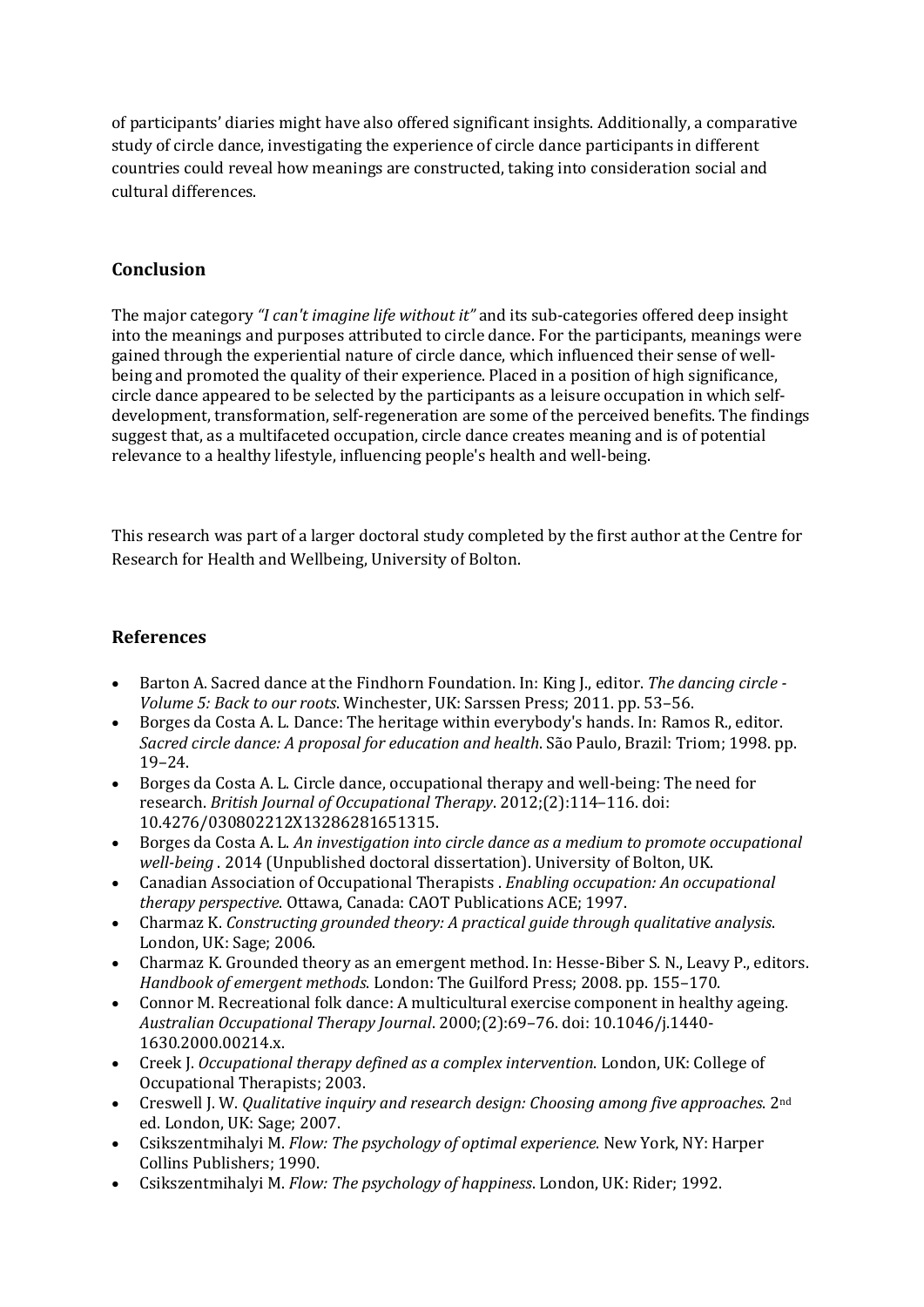- Findhorn Foundation n.d. *Vision*. Retrieved from [http://www.findhorn.org/aboutus/vision/#.UlaOhNKko2s.](http://www.findhorn.org/aboutus/vision/#.UlaOhNKko2s)
- Froggett L., Little R. Dance as a complex intervention in acute mental health setting: A place 'in-between' *British Journal of Occupational Therapy*. 2012;(2):93–99. doi: 10.4276/030802212X13286281651153.
- Graham S. F. Dance: A transformative occupation. *Journal of Occupational Science*. 2002;(3):128–134. doi: 10.1080/14427591.2002.9686500.
- Hammell K. W. Dimensions of meaning in the occupations of daily life. *Canadian Journal of Occupational Therapy*. 2004;(5):296–305. doi: 10.1177/000841740407100509.
- Hammell K. W. Sacred texts: A skeptical exploration of the assumptions underpinning theories of occupation. *Canadian Journal of Occupational Therapy*. 2009;(1):6–13. doi: 10.1177/000841740907600105.
- Hamill M., Smith S., Röhricht F. 'Dancing down memory lane': Circle dancing as a psychotherapeutic intervention in dementia – A pilot study. *Dementia*. 2012;(6):709–724. doi: 10.1177/1471301211420509.
- Hanna J. L. The power of dance: Health and healing. *Journal of Alternative and Complementary Medicine*. 1995;(4):323–331. doi: 10.1089/acm.1995.1.323.
- Hasselkus B. R. *The meaning of everyday occupatio*. 2nd ed. Thorofare, NJ: Slack; 2011.
- Hebling L. H. *Sacred circle dance: Body image, quality of life and religiosity - A Jungian perspective* . 2004 (Unpublished doctoral dissertation). University of Campinas, Brazil.
- Hocking C. Occupational science: A stock take of accumulated insights. *Journal of Occupational Science*. 2000;(2):58–67. doi: 10.1080/14427591.2000.9686466.
- Hocking C. The challenge of occupation: Describing the things people do. *Journal of Occupational Science*. 2009;(3):140–150. doi: 10.1080/14427591.2009.9686655.
- Jacob C., Guptill C., Sumsion T. Motivation for continuing involvement in a leisure-based choir: The lived experience of university choir members. *Journal of Occupational Science*. 2009;(3):187–193. doi: 10.1080/14427591.2009.9686661.
- Jerrome D. Circles of the mind: The use of therapeutic circle dance with older people with dementia. In: Waller D., editor. *Arts therapies and progressive illness: Nameless dread*. East Sussex, UK: Brunner-Routledge; 2002. pp. 165–182.
- Jonsson H., Josephsson S. Occupation and meaning. In: Christiansen C. H., Baum C. M., editors. *Occupational therapy: Performance, participation and well-being*. Thorofare, NJ: Slack; 2005. pp. 116–133.
- Kreutz G. Does partnered dance promote health? The case of tango Argentino. *Journal of the Royal Society for the Promotion of Health*. 2008;(2):79–84. doi: 10.1177/1466424007087805.
- Laliberte Rudman D., Moll S. In-depth interviewing. In: Cook J. Valiant., editor. *Qualitative research in occupational therapy: Strategies and experience*. Albany, Canada: Delmar; 2001. pp. 24–57.
- Leonardi J. *The noetic path: Singing and circle dance as vehicles of the existential health in care* . 2007 (Unpublished doctoral dissertation). University of São Paulo, Brazil.
- Machado Filho P. T. Danças circulares e suas correlações psicofísicas, espirituais e integrativas (Circle dances and their psychophysical, spiritual and integrative correlations) *Jung & Corpo*. 2005;(5):49–59.
- MAXQDA . *Qualitative data analysis software (Version 12)* Berlin, Germany: VERBI Software GmbH; 2015.
- Morse J. M. The significance of saturation. *Qualitative Health Research*. 1995;(2):147–149. doi: 10.1177/104973239500500201.
- Morse J. M. Sampling in grounded theory. In: Bryant A., Charmaz K., editors. *The Sage handbook of grounded theory*. London, UK: Sage; 2007. pp. 229–244.
- Murcia C. Q., Kreutz G., Clift S., Bongard S. Shall we dance? An exploration of the perceived benefits of dancing on well-being. *Arts & Health*. 2010;(2):149–163. doi: 10.1080/17533010903488582.